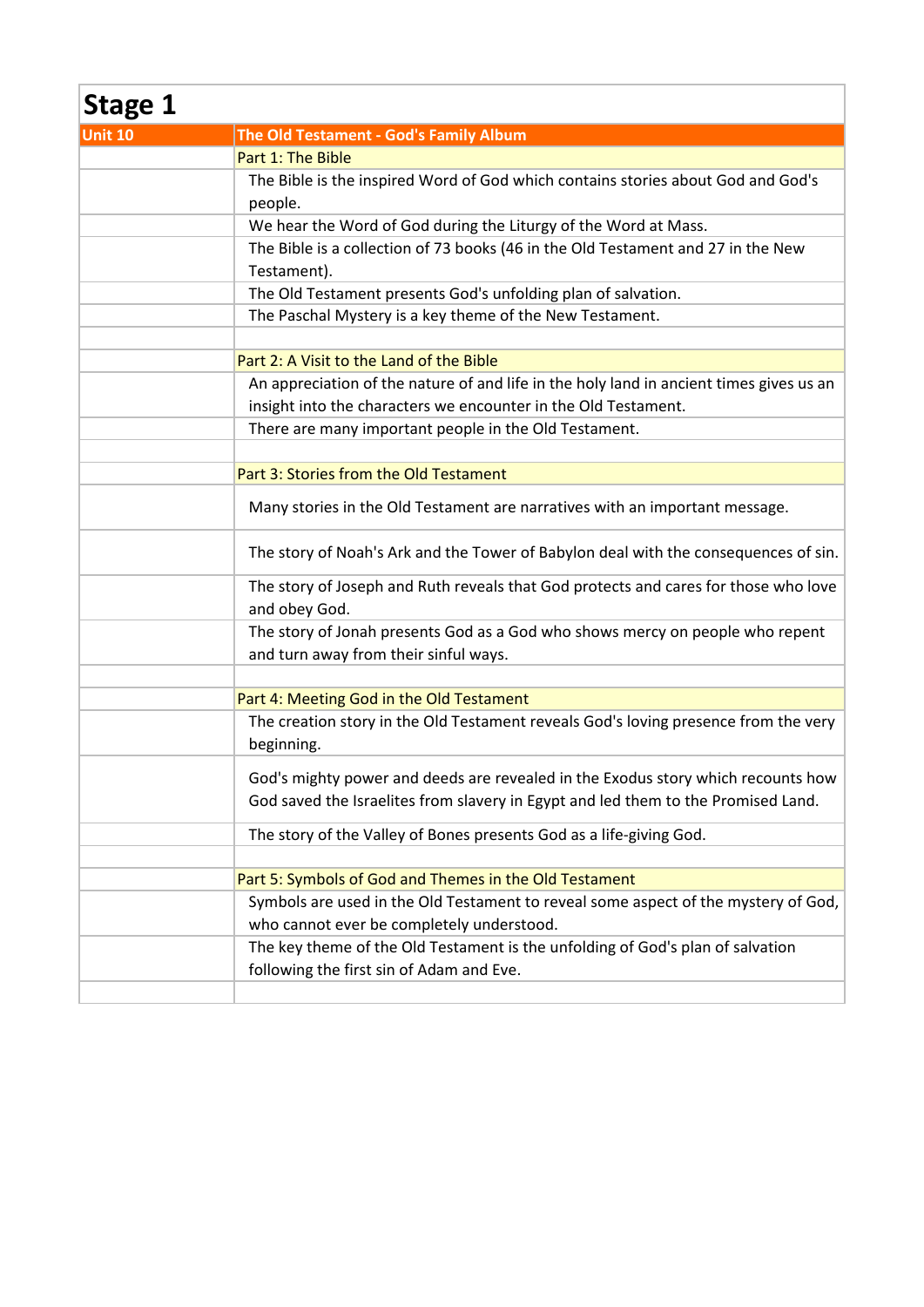| Unit 11 | <b>Meeting Jesus</b>                                                                         |
|---------|----------------------------------------------------------------------------------------------|
|         | Part 1: Who is Jesus?                                                                        |
|         | Jesus is fully human and fully divine.                                                       |
|         | Jesus is a historical person, who lived in Israel around 2000 years ago.                     |
|         | Jesus won salvation for humankind through his death, resurrection and ascension              |
|         | into heaven.                                                                                 |
|         | Jesus sent the Holy Spirit to human beings to guide them.                                    |
|         |                                                                                              |
|         | Part 2: Jesus Grows Up                                                                       |
|         | The story of Jesus Christ is accounted for in the New Testament, and in particular,          |
|         | the four gospels.                                                                            |
|         | Little is told of the early life of Jesus. Key events in his early life include the birth of |
|         | Christ, growing up and being educated in Nazareth, celebrating the Bar-Mitzvah in            |
|         | the Temple of Jerusalem, and the baptism of Christ at the beginning of his ministry in       |
|         | Israel.                                                                                      |
|         |                                                                                              |
|         | Part 3: Jesus Loves Everyone                                                                 |
|         | God sent His own son, Jesus Christ, as a sign of God's unconditional love for                |
|         | humanity.                                                                                    |
|         | The sharing of meals formed an integral part of Jesus' ministry of proclaiming the           |
|         | Good News.                                                                                   |
|         |                                                                                              |
|         | Part 4: Jesus Told Stories                                                                   |
|         | Jesus told parables about love, forgiveness and kindness.                                    |
|         |                                                                                              |
|         | Part 5: Jesus Taught Us to Love God and One Another                                          |
|         | The Great Commandment is at the heart of the teachings of Christ.                            |
|         | A significant body of Christ's teachings are concerned with the application of the           |
|         | Great Commandment in daily life.                                                             |
|         |                                                                                              |
|         | Part 6: Jesus did Mighty Works                                                               |
|         | Jesus performed numerous miracles.                                                           |
|         |                                                                                              |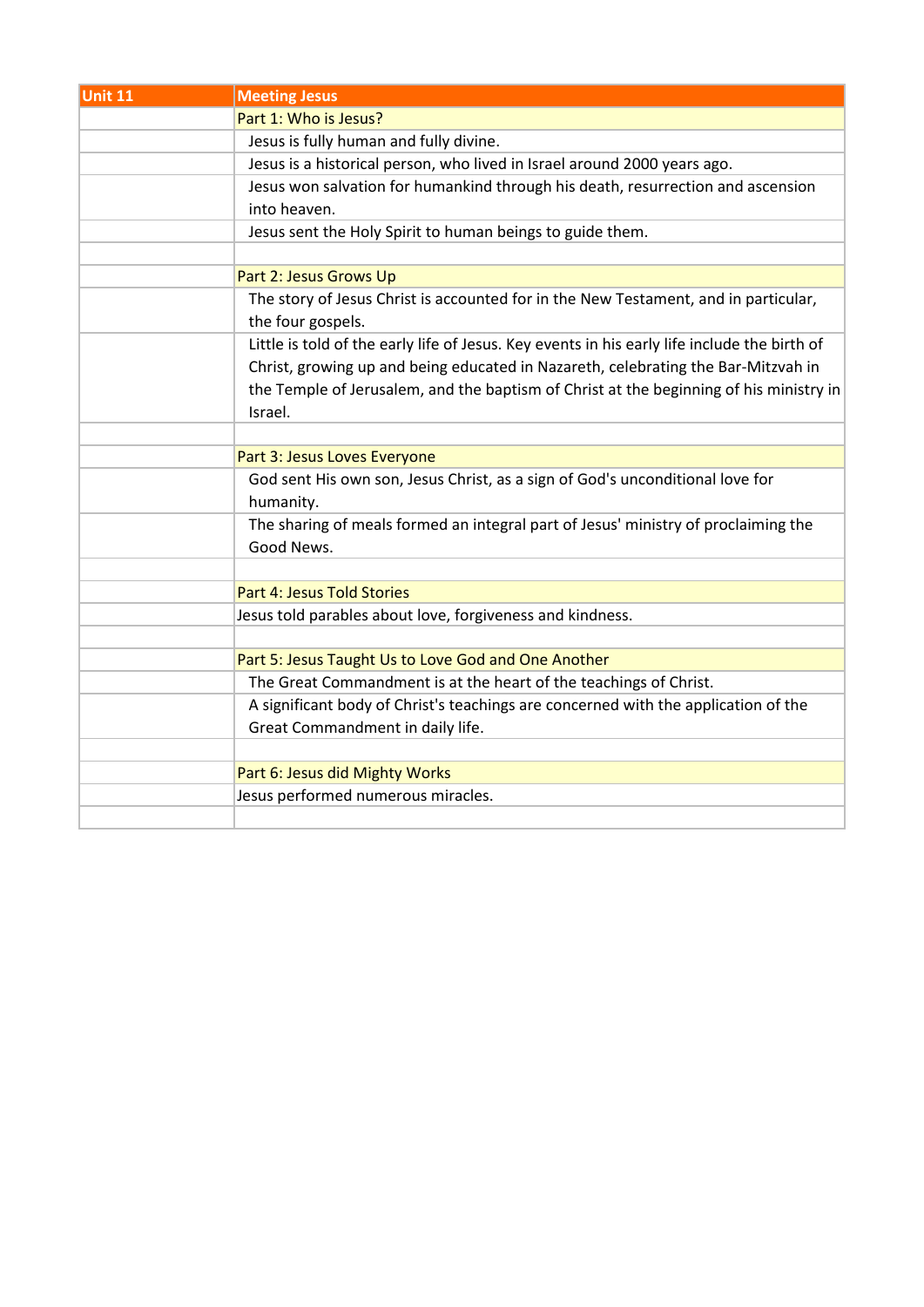| <b>Unit 12</b> | <b>Our Church</b>                                                                      |
|----------------|----------------------------------------------------------------------------------------|
|                | Part 1: Gathered Together                                                              |
|                | Our family is a gift from God through who we experience the love of God.               |
|                | Jesus has both a divine and a human family.                                            |
|                | We become members of God's family through the Sacrament of Baptism.                    |
|                |                                                                                        |
|                | Part 2: The Early Church                                                               |
|                | The Church is a gathering of people who belong to Christ and assemble in a church to   |
|                | worship God.                                                                           |
|                | Christ commissioned the apostle to continue the mission of spreading to Good News      |
|                | to all the world.                                                                      |
|                | As the early Christian communities began to live and worship together leaders          |
|                | emerged to guide them.                                                                 |
|                | During the Christian persecutions believers gathered to worship in secret in one       |
|                | another's homes and in the catacombs.                                                  |
|                | Christians initially gathered in the Temple and in synagogues to worship. Houses of    |
|                | worship and churches began to emerge as Christianity started to break away from        |
|                | Judaism.                                                                               |
|                |                                                                                        |
|                | Part 3: The Church Family                                                              |
|                | We are welcomed into the family of God, the Church, through the Sacrament of           |
|                | Baptism.                                                                               |
|                | Church communities gather in smaller groups called parishes for worship.               |
|                | The Catholic school is part of the parish community.                                   |
|                | Mary is the mother of Jesus and the mother of the Church.                              |
|                |                                                                                        |
|                | Part 4: Celebrating as God's Family                                                    |
|                | The parish community gathers to celebrate the sacraments and to worship God.           |
|                | There are many sacred objects within a Catholic church.                                |
|                | Catholics use sacred signs when celebrating the sacraments and worshipping God.        |
|                | Part 5: Organisation of God's Family                                                   |
|                | All members of the Church are called to further the mission of the Church, either as   |
|                | members of the clergy or as laypeople.                                                 |
|                | The parish priest, often assisted by assistant priests, is responsible for leading the |
|                | parish community in worship, and caring and teaching parishioners. Priests are         |
|                | required to nurture their spiritual life daily.                                        |
|                | Parishes are grouped together into a diocese under the leadership of a bishop, who     |
|                | is the principal teacher of the people he leads.                                       |
|                | The three levels of ordination comprise the diaconate, the priesthood and the          |
|                | episcopate.                                                                            |
|                | The bishop of Rome (the pope) represents Christ and is the principal leader of the     |
|                | universal Church.                                                                      |
|                |                                                                                        |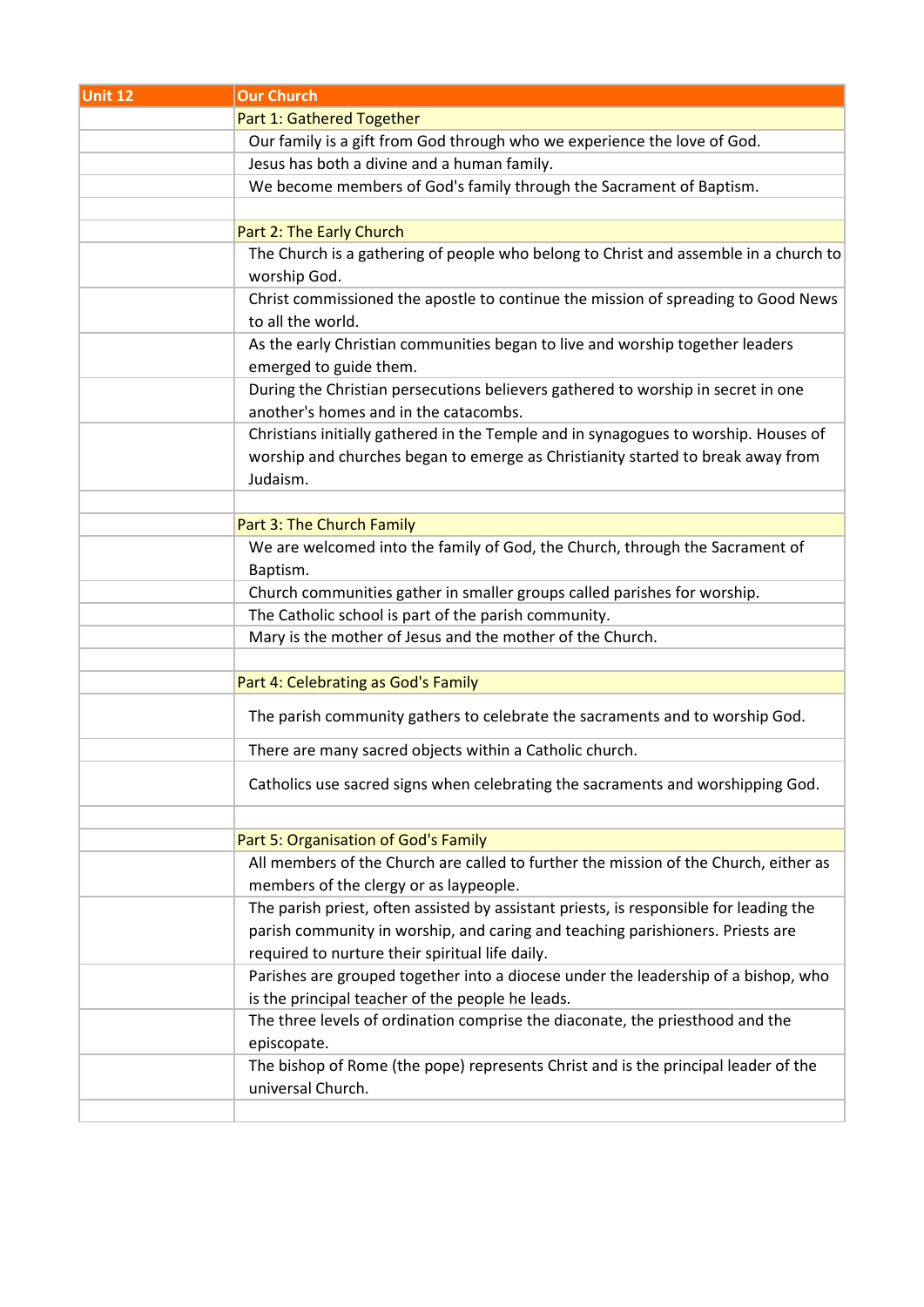| <b>Unit 13</b> | <b>Responding to God Through Prayer</b>                                                |
|----------------|----------------------------------------------------------------------------------------|
|                | Part 1: What is Prayer?                                                                |
|                | People pray for a variety of reasons.                                                  |
|                | The Church recognises five forms of prayer:                                            |
|                | 1. Blessing                                                                            |
|                | 2. Petition                                                                            |
|                | 3. Intercession                                                                        |
|                | 4. Thanksgiving                                                                        |
|                | 5. Praise.                                                                             |
|                |                                                                                        |
|                | Part 2: Jesus Taught us How to Pray                                                    |
|                | Prayer involves talking, listening and responding to God.                              |
|                | Jesus taught us the Lord's Prayer.                                                     |
|                | Jesus taught us to:                                                                    |
|                | 1. Pray to the Father.                                                                 |
|                | 2. Pray to him.                                                                        |
|                | 3. Pray every day.                                                                     |
|                | 4. Pray with others.                                                                   |
|                | 5. Pray alone.                                                                         |
|                | 6. Pray before meals.                                                                  |
|                | Prayer is a gift from God.                                                             |
|                |                                                                                        |
|                | <b>Part 3: Traditional Prayers</b>                                                     |
|                | The Church has a strong tradition of prayer, and many traditional prayers have been    |
|                | passed on from generation to generation.                                               |
|                | Praying is accompanied by sacred actions, such as the Sign of the Cross, genuflecting, |
|                | kneeling and joining hands.                                                            |
|                |                                                                                        |
|                | Part 4: Expressions of Prayer                                                          |
|                | Vocal prayer, meditation and contemplation are common ways of praying.                 |
|                | Vocal prayer can take place in different places.                                       |
|                | A sacred space is often set aside for prayer, and a variety of objects can be used to  |
|                | create a sacred space.                                                                 |
|                |                                                                                        |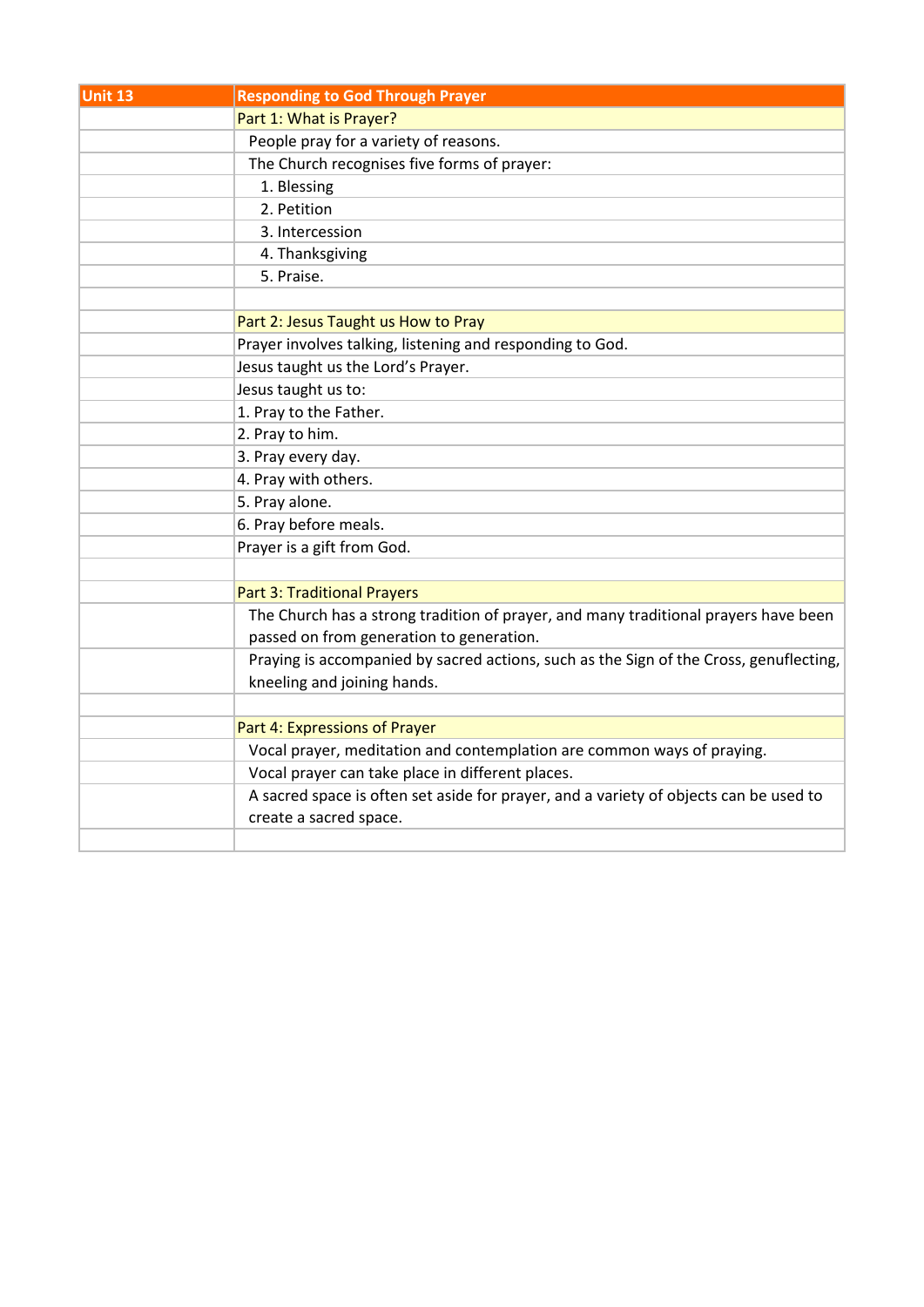| Unit 14 | <b>Sacrament of Baptism</b>                                                                                                                                                                                                                                            |
|---------|------------------------------------------------------------------------------------------------------------------------------------------------------------------------------------------------------------------------------------------------------------------------|
|         | Part 1: Belonging to God's Family                                                                                                                                                                                                                                      |
|         | A sacrament is a sign Christ has given to the Church as a sign of his love for<br>humanity.                                                                                                                                                                            |
|         | The sacrament of baptism is the first of the seven sacraments.                                                                                                                                                                                                         |
|         | A sacrament of initiation, the sacrament of baptism welcomes us into the family of                                                                                                                                                                                     |
|         | the Church. Through this sacrament we become adopted children of God; we belong<br>to the family of God.                                                                                                                                                               |
|         | The sacrament of baptism can be celebrated at any age, but can only be received<br>once.                                                                                                                                                                               |
|         |                                                                                                                                                                                                                                                                        |
|         | Part 2: Baptism in the Scriptures                                                                                                                                                                                                                                      |
|         | John the Baptist urged the people of the time to repent, turn away from sin and be<br>baptised.                                                                                                                                                                        |
|         | John the Baptist baptised with water, but Christ baptises with water and the Holy<br>Spirit.                                                                                                                                                                           |
|         | John baptised Jesus in the River Jordan.                                                                                                                                                                                                                               |
|         | Jesus commissioned his apostles to go throughout the world and baptise people in                                                                                                                                                                                       |
|         | the name of the Father and of the Son and of the Holy Spirit.                                                                                                                                                                                                          |
|         | Today the sacrament of baptism is administered through the Church.                                                                                                                                                                                                     |
|         |                                                                                                                                                                                                                                                                        |
|         | Part 3: Sacred Objects and Signs                                                                                                                                                                                                                                       |
|         | The rituals involved in baptism in the early Church have largely been preserved in the<br>sacrament of baptism as it is celebrated today.                                                                                                                              |
|         | The sacred objects used in baptism (baptismal font, water, Paschal Candle, baptismal<br>candle, white garment, oil of catechumens, oil of chrism, and the imposition of<br>hands) symbolise the invisible reality of the effect of the sacrament.                      |
|         |                                                                                                                                                                                                                                                                        |
|         | Part 4: Celebrating Baptism                                                                                                                                                                                                                                            |
|         | The sacrament of baptism can be celebrated at anytime and anywhere, but usually<br>the sacrament is celebrated in the church on Sundays and during the Easter Vigil<br>Mass.                                                                                           |
|         | The rite of baptism follows a set order comprising a greeting, the liturgy of the Word,<br>anointing with the oil of catechumens, baptism with water, anointing with the oil of<br>chrism, the putting on of a white garment and the lighting of the baptismal candle. |
|         |                                                                                                                                                                                                                                                                        |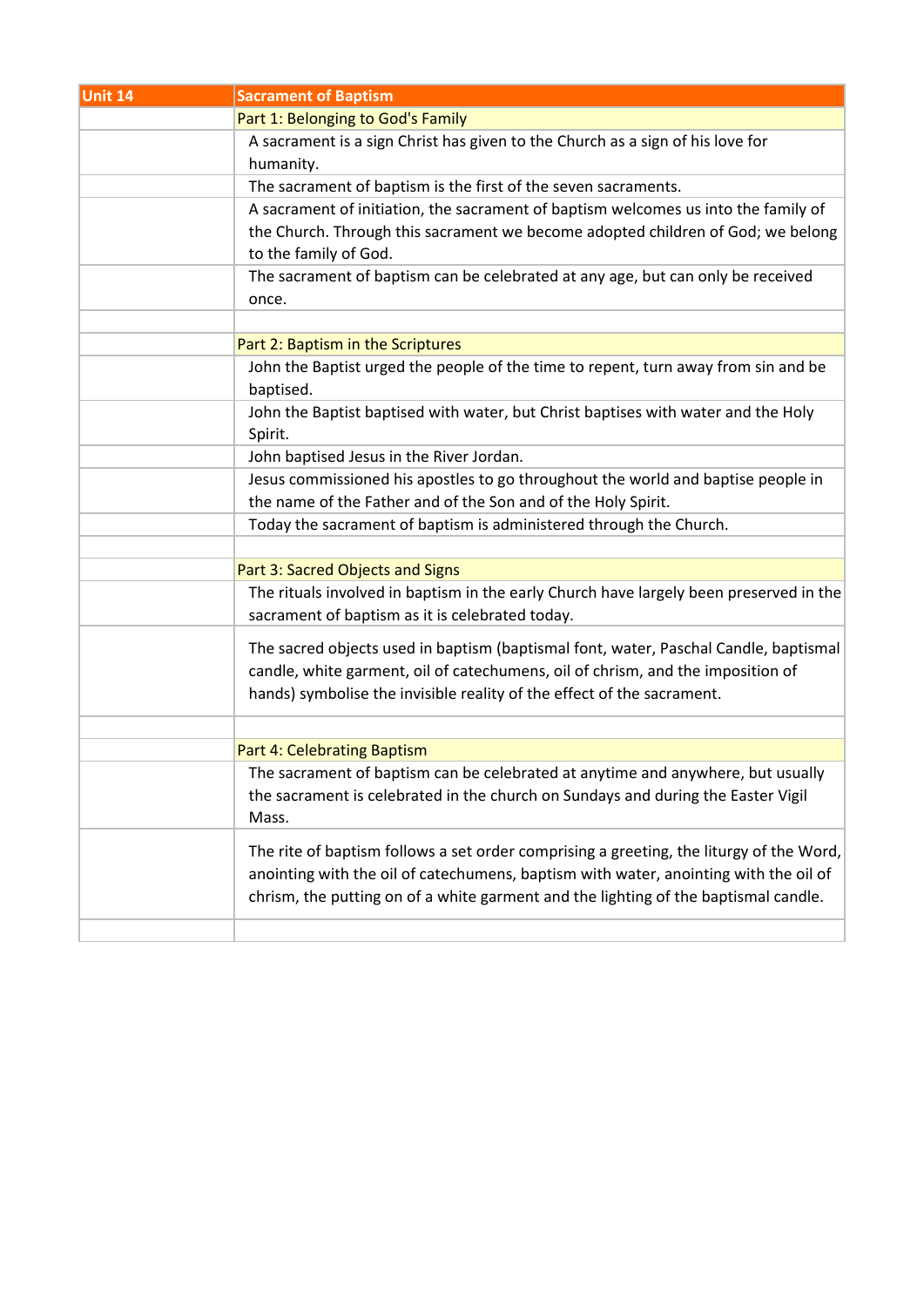| Unit 15 | <b>Journey to New Life</b>                                                                                                                                                                           |
|---------|------------------------------------------------------------------------------------------------------------------------------------------------------------------------------------------------------|
|         | Part 1: Lent                                                                                                                                                                                         |
|         | During Lent we are invited to reflect on and deepen our relationship with God.                                                                                                                       |
|         | Lent begins with Ash Wednesday, which is marked by the distribution of ashes, and<br>concludes with the celebration of the Easter Vigil Mass on Holy Saturday.                                       |
|         | Lent is a liturgical season which lasts for forty days.                                                                                                                                              |
|         | During Lent we prepared for the Lord's resurrection through prayer, fasting and<br>almsgiving.                                                                                                       |
|         | Part 2: Holy Week                                                                                                                                                                                    |
|         | The events of Holy Week, which commence on Palm Sunday, recount the last week<br>of Jesus' life, and are the last week of Lent.                                                                      |
|         | On Palm Sunday the Catholic Church celebrates Jesus' triumphant entry into<br>Jerusalem on a donkey.                                                                                                 |
|         | During the days leading up to Holy Thursday Jesus cleanses the Temple and argues<br>with the Jewish religious authorities, actions which result in their decision to have<br>Jesus killed.           |
|         | On Holy Thursday the Catholic Church celebrates the institution of the Eucharist, and<br>recounts the washing of the disciples' feet, the prayer and arrest of Jesus in the<br>Garden of Gethsemane. |
|         | On God Friday the Catholic Church commemorates the suffering and death of Jesus,<br>and the placement of his body in a tomb.                                                                         |
|         | On Holy Saturday Christians reflect on the events of Good Friday.                                                                                                                                    |
|         |                                                                                                                                                                                                      |
|         | Part 3: Jesus is Risen                                                                                                                                                                               |
|         | Jesus rose from the dead on Easter Sunday morning, an event that was relayed by<br>two angels to a group of women who went to the tomb.                                                              |
|         | According to the Gospel of Luke Jesus appeared to the women and instructed them                                                                                                                      |
|         | to tell the apostles to meet him in Galilee.                                                                                                                                                         |
|         | Jesus appeared to his close followers over a period of forty days, during which he<br>instructed them in their mission.                                                                              |
|         | Jesus ascended into heaven forty days after the resurrection.                                                                                                                                        |
|         | Jesus' promised gift of the Holy Spirit came to Mary and the apostles on Pentecost<br>Sunday.                                                                                                        |
|         |                                                                                                                                                                                                      |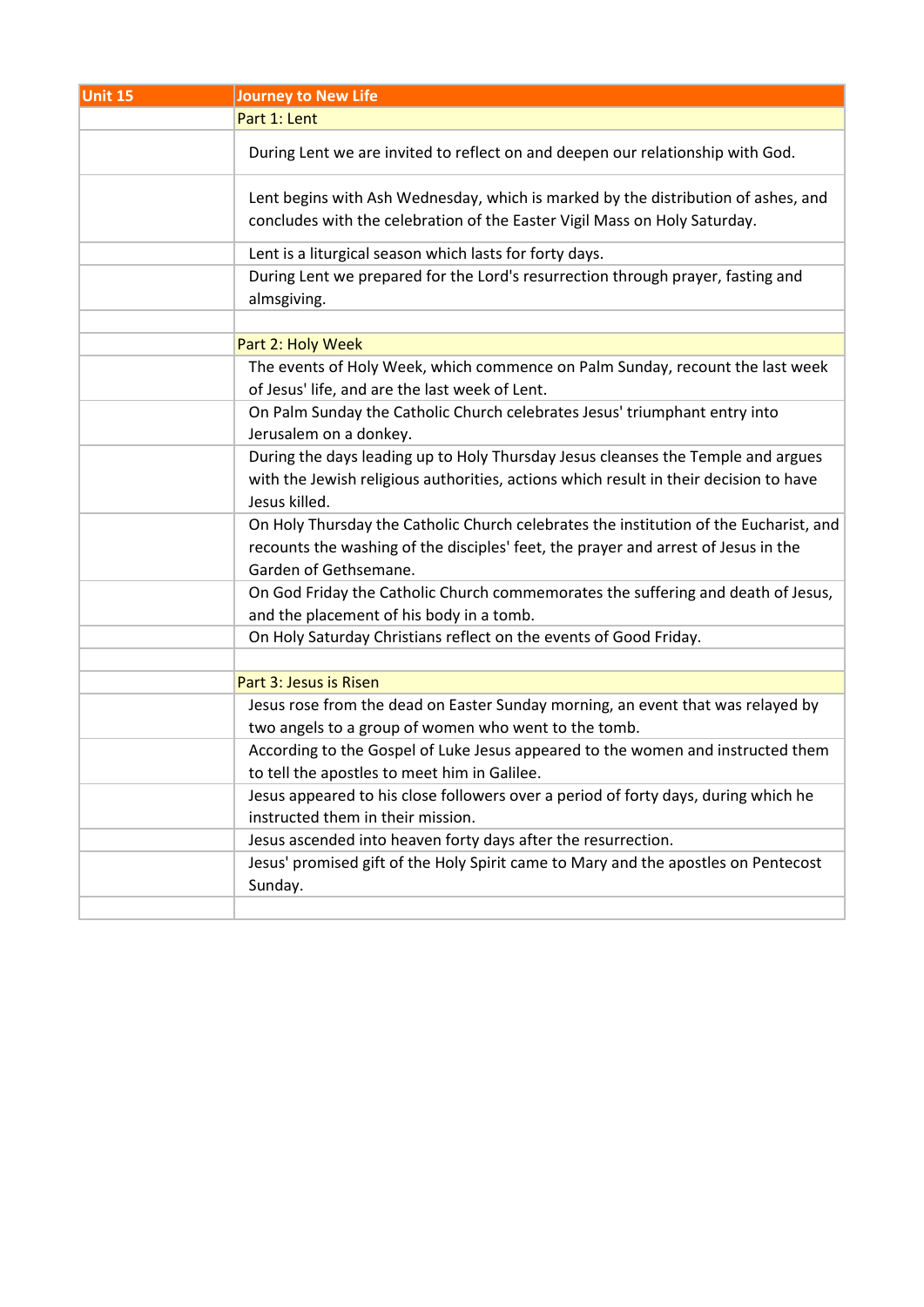| Unit 16 | <b>Journey Towards Jesus: Advent and Christmas</b>                                                                                                                            |
|---------|-------------------------------------------------------------------------------------------------------------------------------------------------------------------------------|
|         | Part 1: The Saviour is Coming                                                                                                                                                 |
|         | The prophets announced God's plan of salvation and prepared the Israelites for the                                                                                            |
|         | promised saviour through repentance and forgiveness.                                                                                                                          |
|         | Isaiah and Daniel announced the coming of the kingdom of God.                                                                                                                 |
|         | Lent is a forty-day period of preparation for the death and resurrection of Jesus.                                                                                            |
|         | John the Baptist was the last of the prophets; he prepared the Israelites for the                                                                                             |
|         | coming of Jesus by preaching repentance and by water baptism.                                                                                                                 |
|         |                                                                                                                                                                               |
|         | Part 2: Mary Prepared and Waited for Jesus                                                                                                                                    |
|         | At the Annunciation the angel Gabriel announced to Mary that she was going to                                                                                                 |
|         | pregnant through the Holy Spirit, and give birth to the Son of God. Mary humbly<br>obeyed God.                                                                                |
|         | After Joseph married Mary, she visited Elizabeth who was pregnant with John the<br>Baptist.                                                                                   |
|         |                                                                                                                                                                               |
|         | Part 3: We Prepare and Wait for the Coming of Jesus                                                                                                                           |
|         | Advent is a period of waiting and preparing for the birth of Jesus at Christmas and his<br>return at the end of time.                                                         |
|         | The Church uses a variety of signs to highlight the significance of Christmas.                                                                                                |
|         | The candles on the Advent wreath focus on specific themes during each week of<br>Advent.                                                                                      |
|         | The nativity scene on the Advent calendar helps us to understand the meaning of<br>Christmas.                                                                                 |
|         | Part 4: The Christmas Story                                                                                                                                                   |
|         | Jesus was born in a stable inside an inn in Bethlehem.                                                                                                                        |
|         | An angel announced the birth of Jesus to shepherds in the field; they visited the<br>infant and found that everything was just as the angel had told them.                    |
|         | The infant Jesus was visited by three wise men, who brought gifts of gold, incense<br>and myrrh, symbolising Jesus' kingship, priesthood and sacrificial death, respectively. |
|         | Jesus is God's gift to all people.                                                                                                                                            |
|         | Christmas is a time of giving.                                                                                                                                                |
|         |                                                                                                                                                                               |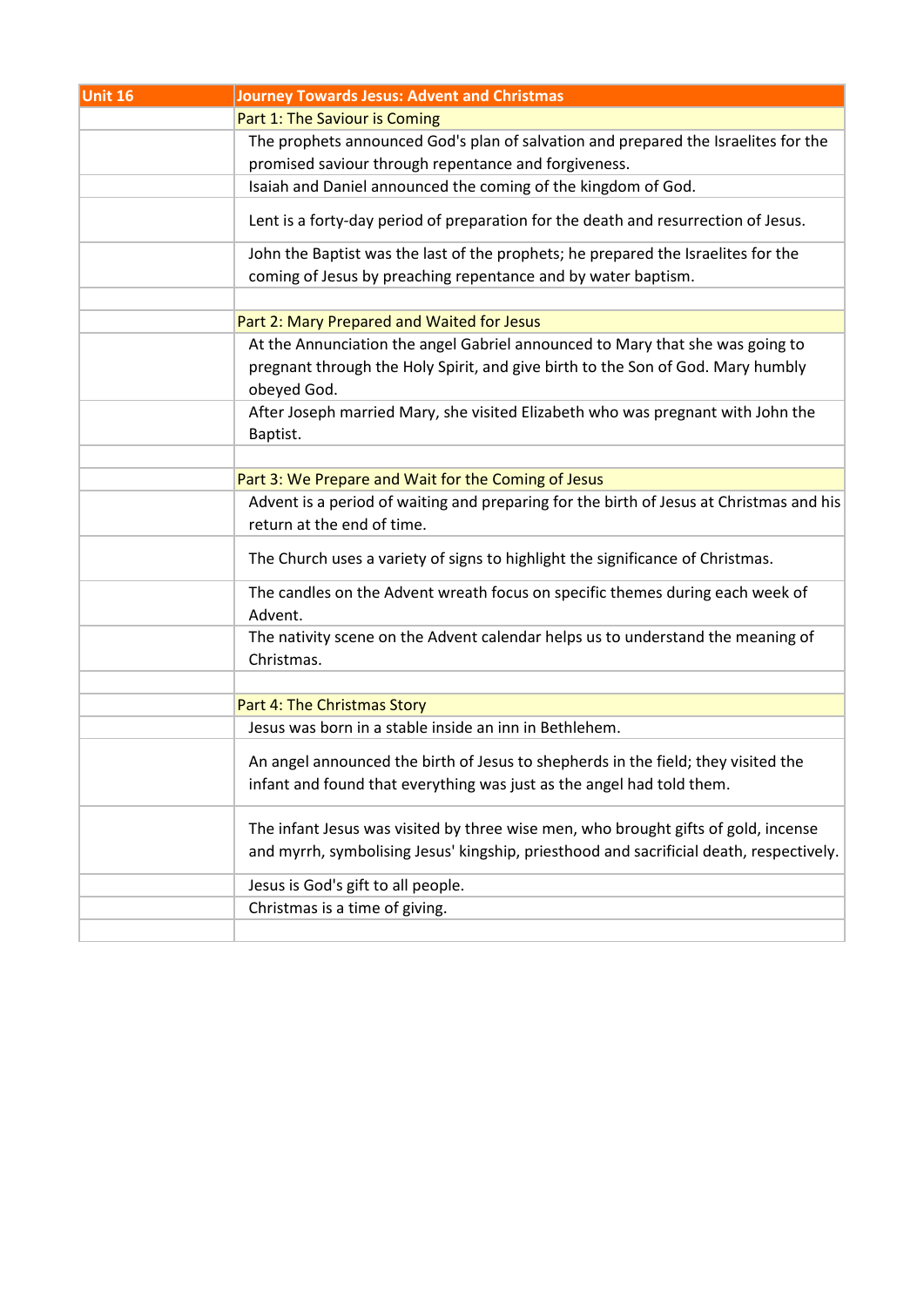| <b>Unit 17</b> | <b>Creator God</b>                                                                      |
|----------------|-----------------------------------------------------------------------------------------|
|                | Part 1: Story of Creation                                                               |
|                | There are two creation stories in the Book of Genesis. They are essentially the same in |
|                | that they posit that God created the world out of love and that God made human          |
|                | beings to love and to be loved.                                                         |
|                |                                                                                         |
|                | Part 2: I am Unique and Special                                                         |
|                | God has created us in God's image and likeness.                                         |
|                | God has given every person personal qualities, known as the fruits of the Holy Spirit.  |
|                | The Holy Spirit helps Christians to nurture these qualities in their lives.             |
|                |                                                                                         |
|                | Part 3: Caring for God's Creation                                                       |
|                | God has given the earth and all its resources to human beings and bestowed upon         |
|                | them the role of stewardship.                                                           |
|                | Humankind can act as stewards by recycling, reducing waste and reusing things.          |
|                |                                                                                         |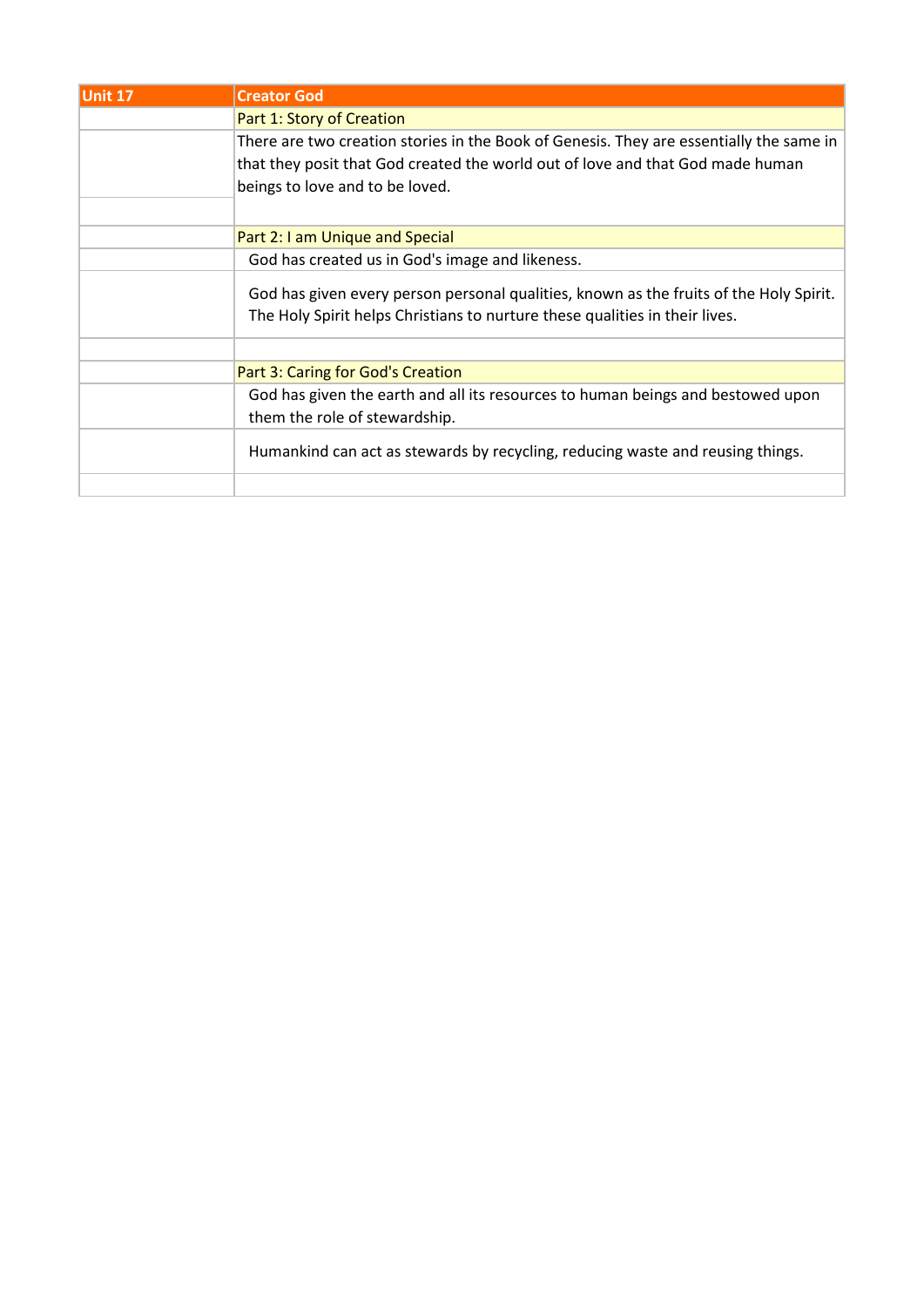| Unit 18 | <b>Discovering Jesus in the New Testament</b>                                               |
|---------|---------------------------------------------------------------------------------------------|
|         | Part 1: Organisation of the New Testament                                                   |
|         | The New Testament, consisting of 27 books, is sacred because it is the Word of God.         |
|         | The New Testament describes how the promise of salvation revealed in the Old                |
|         | Testament, is fulfilling through the person of Jesus.                                       |
|         | The New Testament is organised into four parts:                                             |
|         | 1. Gospels                                                                                  |
|         | 2. Acts                                                                                     |
|         | 3. Letters                                                                                  |
|         | 4. Revelation                                                                               |
|         |                                                                                             |
|         | Part 2: The Land and People of the New Testament                                            |
|         | The setting of the New Testament is Israel, where Jesus conducted his ministry of           |
|         | healing and teaching.                                                                       |
|         | The New Testament describes many of the characters Jesus encountered during his             |
|         | ministry and the events leading to his death.                                               |
|         | The lifestyle of people in Jesus' time was very simple.                                     |
|         |                                                                                             |
|         | Part 3: Narrative Structure of the Gospels                                                  |
|         | Each gospel is structured as a grand narrative, describing how God's plan of salvation      |
|         | is fulfilled through the incarnation, life, suffering, death, resurrection and ascension of |
|         | Jesus.                                                                                      |
|         |                                                                                             |
|         | Part 4: Narrative Forms in the Gospels                                                      |
|         | In the gospels, sections of the narrative have different forms:                             |
|         | 1. Recounts                                                                                 |
|         | 2. Parables                                                                                 |
|         | 3. Miracle Stories.                                                                         |
|         | The parables in the gospels usually consist of three parts:                                 |
|         | 1. Jesus starts with something people know or think little about.                           |
|         | 2. Then he brings in something people know well.                                            |
|         | 3. Finally, Jesus compares the two things.                                                  |
|         |                                                                                             |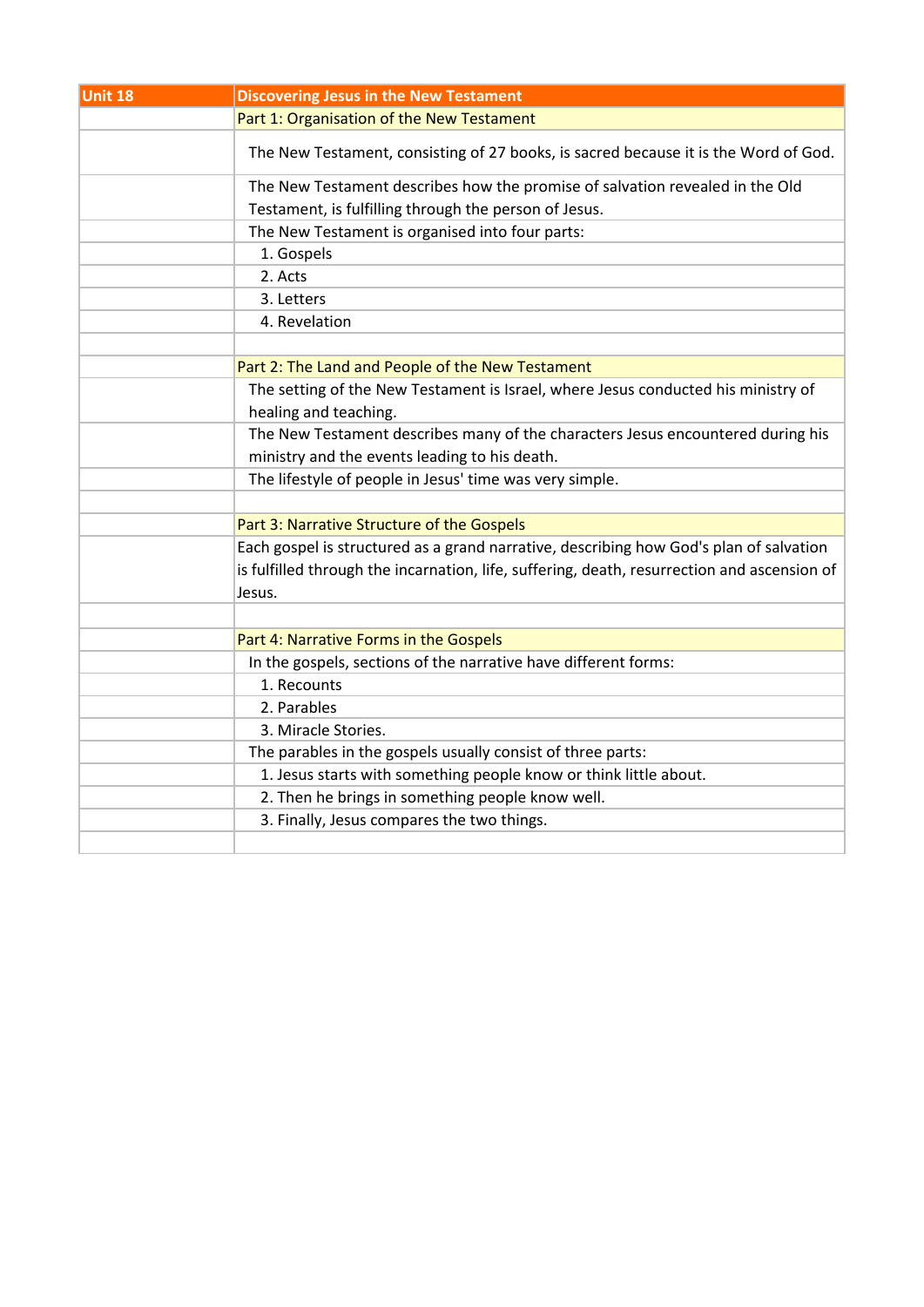| Unit 19 | <b>Following Jesus</b>                                                                             |
|---------|----------------------------------------------------------------------------------------------------|
|         | Part 1: Sent by God                                                                                |
|         | God is an all-knowing God, who gave us the gifts of curiosity, thinking and                        |
|         | memorising with which to learn.                                                                    |
|         | The Old Testament presents God's plan of salvation, as foretold by the prophets.                   |
|         | The New Testament accounts for the fulfilment of God plan of salvation through<br>Jesus.           |
|         | Jesus is fully divine and fully human. Because Jesus had a human nature he grew in                 |
|         | knowledge and wisdom.                                                                              |
|         |                                                                                                    |
|         | Part 2: Life in Israel                                                                             |
|         | Jesus was a Jew who grew up in Nazareth, and witnessed the contrast between<br>wealth and poverty. |
|         | Jesus travelled to Jerusalem each year to celebrate the Passover festival.                         |
|         | The religious life of the Jews centred around reading and worship in the synagogue.                |
|         | Women were regarded as less important than men.                                                    |
|         | There were numerous outcasts in Israel, many of whom lived in poverty.                             |
|         | The priests, Pharisees, scribes and Sadducees were insincere and regarded                          |
|         | themselves as superior to everyone else.                                                           |
|         |                                                                                                    |
|         | Part 3: People who Followed Jesus                                                                  |
|         | Jesus called twelve men to follow him as his close disciples (apostles), and he chose              |
|         | another 72 men to discipleship.                                                                    |
|         | The people who followed Jesus included simple ordinary people, women, outcasts                     |
|         | and some Jewish religious leaders.                                                                 |
|         | Jesus reached out to the Samaritans.                                                               |
|         |                                                                                                    |
|         | Part 4: Teachings and Actions of Jesus                                                             |
|         | Jesus' mission was to inaugurate the kingdom of God and to fulfil God's plan of                    |
|         | salvation.                                                                                         |
|         | Jesus performed many miracles as a sign that the kingdom of God was at hand.                       |
|         | Jesus taught his followers about the kingdom of God.                                               |
|         | Through his teachings, Jesus invited the people of his time to welcome the kingdom                 |
|         | of God into their lives.                                                                           |
|         |                                                                                                    |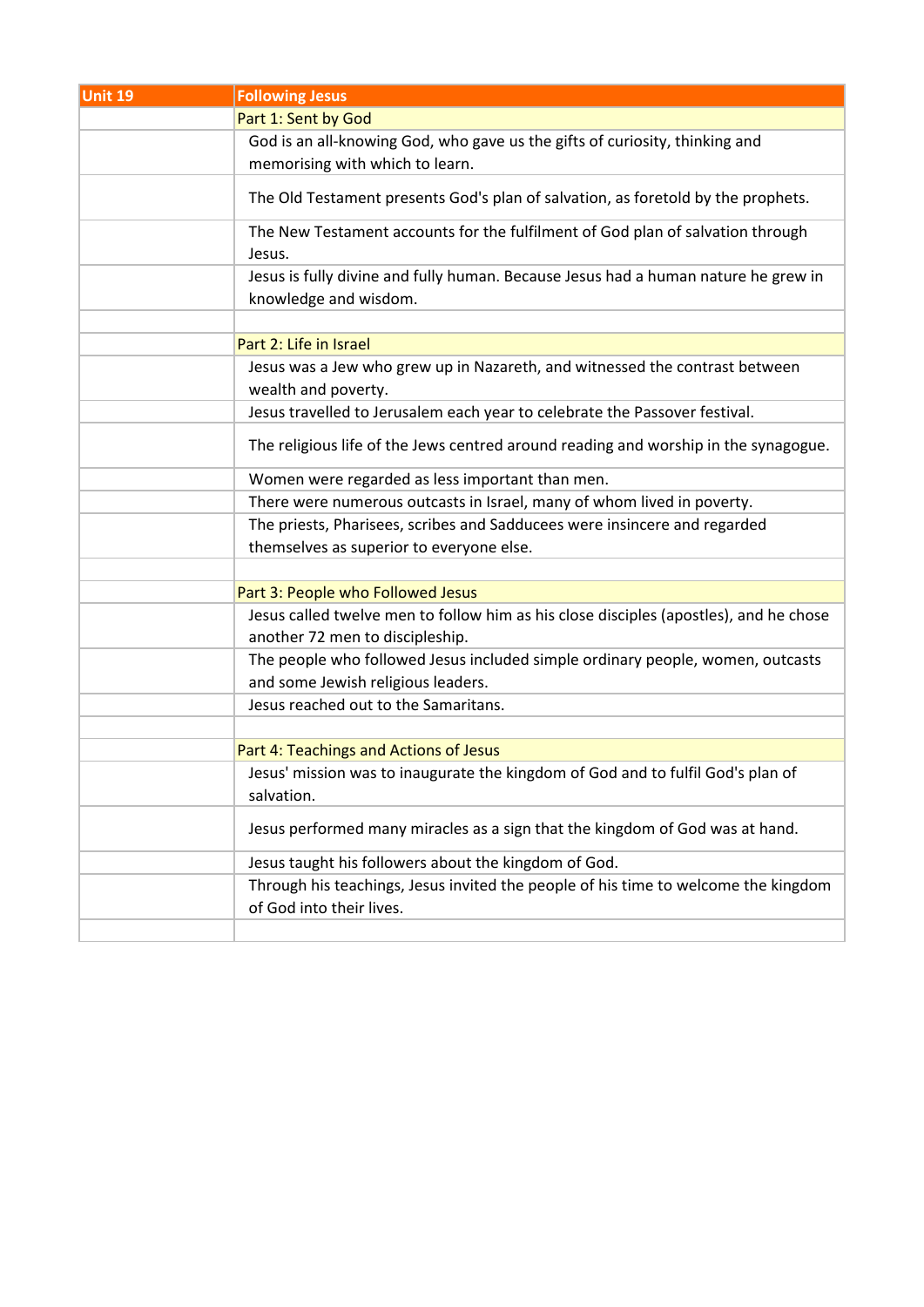| Unit 20 | <b>Thinking about God and Life</b>                                                                                                 |
|---------|------------------------------------------------------------------------------------------------------------------------------------|
|         | Part 1: Who is God?                                                                                                                |
|         | Although God is a mystery there are many signs of the presence of God.                                                             |
|         | God is our creator; God created the universe, the world and everything in the world.                                               |
|         |                                                                                                                                    |
|         | Part 2: What is God Like?                                                                                                          |
|         | The people of the Old Testament used a variety of metaphors to describe what God<br>is like.                                       |
|         | Jesus presents God as a loving, caring and forgiving Father.                                                                       |
|         | Jesus showed by his actions and the parables he told that God loves everyone.                                                      |
|         |                                                                                                                                    |
|         | Part 3: Created in God's Image                                                                                                     |
|         | Human beings are created in the image and likeness of God.                                                                         |
|         | God created us out of love that we might have life in all its fullness in the here and<br>now and to experience God's love.        |
|         | By his death and resurrection, Jesus showed us that death is not the end; it is the<br>beginning of a new life with God in heaven. |
|         | God has sent to Holy Spirit to help us to attain happiness by living good and holy<br>lives.                                       |
|         | God has given us guardian angels to protect us and to grow closer to God through<br>prayer.                                        |
|         |                                                                                                                                    |
|         | Part 4: Created to Love                                                                                                            |
|         | God know us by name and has given each person unique gifts which reflect the                                                       |
|         | goodness of God                                                                                                                    |
|         | God expects us to use our gifts in ways that are loving, and to forgive those who hurt                                             |
|         | us.                                                                                                                                |
|         | God expects us to use our gifts to care for God's creation.                                                                        |
|         |                                                                                                                                    |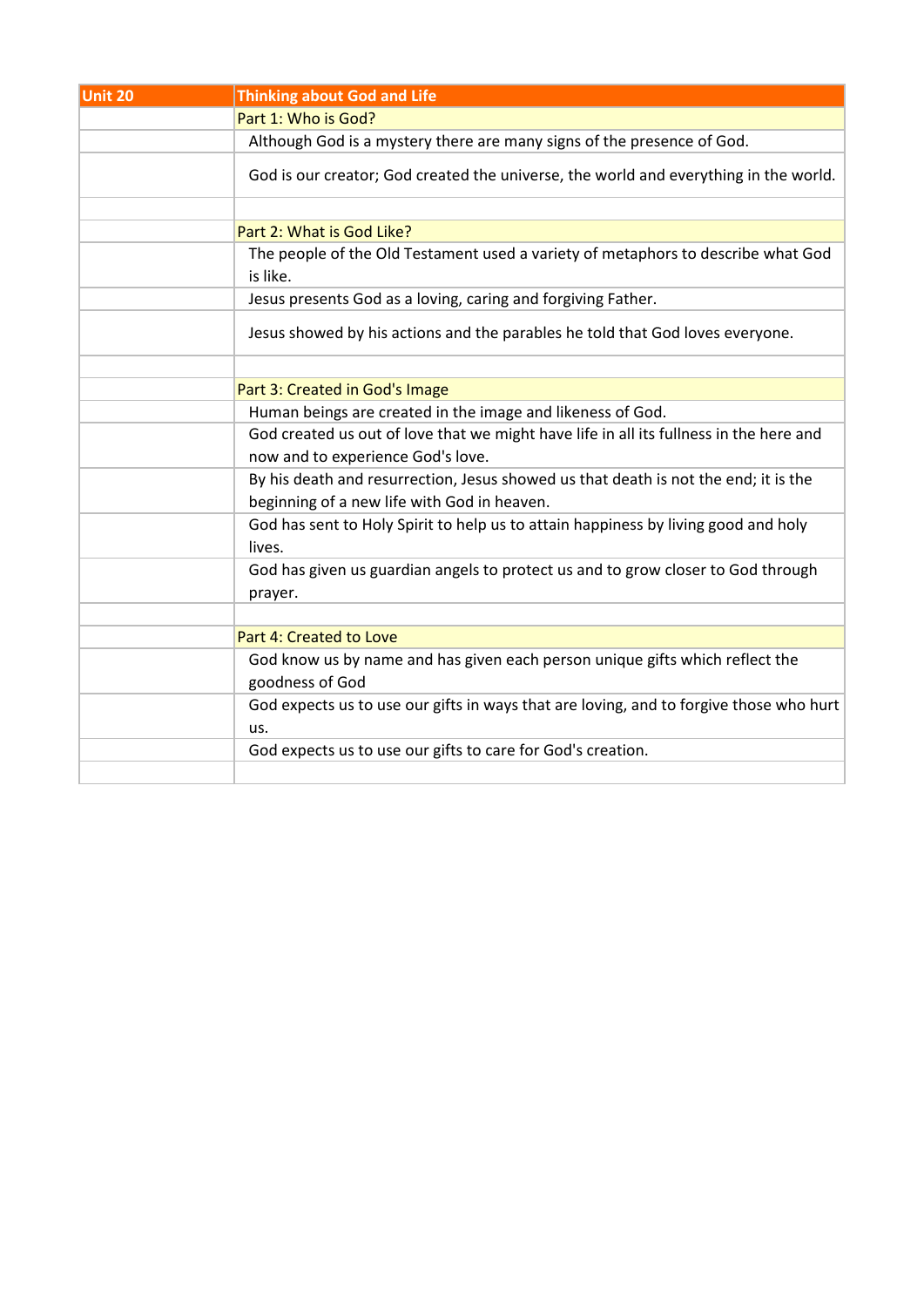| Part 1: Nourished by God<br>Initially the early Christians gathered on Sundays to share food and to celebrate the<br>Eucharist, but the sharing of meals gradually disappeared, leaving the Eucharist as it<br>is celebrated today.<br>During Mass we are nourished by the Word of God in the Liturgy of the Word and<br>the body and blood of Christ in the Eucharist.<br><b>Part 2: Celebrating Mass</b><br>In Mass Jesus is present in the people gathered, in the person of the priest, in the<br>scriptures and in the Eucharist.<br>During Mass we gather together, we listen to the Word of God, we receive Jesus in<br>the form of bread and wine and we are dismissed.<br>The Mass comprises four parts: the Introductory rites, the Liturgy of the Word, the<br>Liturgy of the Eucharist and the Concluding Rite.<br>Part 3: Celebrating Mass in Church<br>Mass can be celebrated anywhere, but is most commonly celebrated in a church, in<br>particular the parish church.<br>Many different objects are used in the celebration of Mass, These objects are sacred<br>because they are require in order to properly celebrate the Mass.<br>Part 4: Called to Love and Serve<br>Jesus fed 5000 families. This mirrors what happens in the Eucharist; we are<br>nourished so that we can go out and share Christ's love with everyone we meet.<br>By virtue of our baptism we respond to Christ's call to love and serve.<br>We respond to Christ's call to love and serve by performing acts of kindness,<br>becoming involved in our parish community and by sharing our gifts and talents for | Unit 21 | <b>Prayer: Our Community Response to God</b> |
|------------------------------------------------------------------------------------------------------------------------------------------------------------------------------------------------------------------------------------------------------------------------------------------------------------------------------------------------------------------------------------------------------------------------------------------------------------------------------------------------------------------------------------------------------------------------------------------------------------------------------------------------------------------------------------------------------------------------------------------------------------------------------------------------------------------------------------------------------------------------------------------------------------------------------------------------------------------------------------------------------------------------------------------------------------------------------------------------------------------------------------------------------------------------------------------------------------------------------------------------------------------------------------------------------------------------------------------------------------------------------------------------------------------------------------------------------------------------------------------------------------------------------------------------------------------------------------------------------------|---------|----------------------------------------------|
|                                                                                                                                                                                                                                                                                                                                                                                                                                                                                                                                                                                                                                                                                                                                                                                                                                                                                                                                                                                                                                                                                                                                                                                                                                                                                                                                                                                                                                                                                                                                                                                                            |         |                                              |
|                                                                                                                                                                                                                                                                                                                                                                                                                                                                                                                                                                                                                                                                                                                                                                                                                                                                                                                                                                                                                                                                                                                                                                                                                                                                                                                                                                                                                                                                                                                                                                                                            |         |                                              |
|                                                                                                                                                                                                                                                                                                                                                                                                                                                                                                                                                                                                                                                                                                                                                                                                                                                                                                                                                                                                                                                                                                                                                                                                                                                                                                                                                                                                                                                                                                                                                                                                            |         |                                              |
|                                                                                                                                                                                                                                                                                                                                                                                                                                                                                                                                                                                                                                                                                                                                                                                                                                                                                                                                                                                                                                                                                                                                                                                                                                                                                                                                                                                                                                                                                                                                                                                                            |         |                                              |
|                                                                                                                                                                                                                                                                                                                                                                                                                                                                                                                                                                                                                                                                                                                                                                                                                                                                                                                                                                                                                                                                                                                                                                                                                                                                                                                                                                                                                                                                                                                                                                                                            |         |                                              |
|                                                                                                                                                                                                                                                                                                                                                                                                                                                                                                                                                                                                                                                                                                                                                                                                                                                                                                                                                                                                                                                                                                                                                                                                                                                                                                                                                                                                                                                                                                                                                                                                            |         |                                              |
|                                                                                                                                                                                                                                                                                                                                                                                                                                                                                                                                                                                                                                                                                                                                                                                                                                                                                                                                                                                                                                                                                                                                                                                                                                                                                                                                                                                                                                                                                                                                                                                                            |         |                                              |
|                                                                                                                                                                                                                                                                                                                                                                                                                                                                                                                                                                                                                                                                                                                                                                                                                                                                                                                                                                                                                                                                                                                                                                                                                                                                                                                                                                                                                                                                                                                                                                                                            |         |                                              |
|                                                                                                                                                                                                                                                                                                                                                                                                                                                                                                                                                                                                                                                                                                                                                                                                                                                                                                                                                                                                                                                                                                                                                                                                                                                                                                                                                                                                                                                                                                                                                                                                            |         |                                              |
|                                                                                                                                                                                                                                                                                                                                                                                                                                                                                                                                                                                                                                                                                                                                                                                                                                                                                                                                                                                                                                                                                                                                                                                                                                                                                                                                                                                                                                                                                                                                                                                                            |         |                                              |
|                                                                                                                                                                                                                                                                                                                                                                                                                                                                                                                                                                                                                                                                                                                                                                                                                                                                                                                                                                                                                                                                                                                                                                                                                                                                                                                                                                                                                                                                                                                                                                                                            |         |                                              |
|                                                                                                                                                                                                                                                                                                                                                                                                                                                                                                                                                                                                                                                                                                                                                                                                                                                                                                                                                                                                                                                                                                                                                                                                                                                                                                                                                                                                                                                                                                                                                                                                            |         |                                              |
|                                                                                                                                                                                                                                                                                                                                                                                                                                                                                                                                                                                                                                                                                                                                                                                                                                                                                                                                                                                                                                                                                                                                                                                                                                                                                                                                                                                                                                                                                                                                                                                                            |         |                                              |
|                                                                                                                                                                                                                                                                                                                                                                                                                                                                                                                                                                                                                                                                                                                                                                                                                                                                                                                                                                                                                                                                                                                                                                                                                                                                                                                                                                                                                                                                                                                                                                                                            |         |                                              |
|                                                                                                                                                                                                                                                                                                                                                                                                                                                                                                                                                                                                                                                                                                                                                                                                                                                                                                                                                                                                                                                                                                                                                                                                                                                                                                                                                                                                                                                                                                                                                                                                            |         |                                              |
|                                                                                                                                                                                                                                                                                                                                                                                                                                                                                                                                                                                                                                                                                                                                                                                                                                                                                                                                                                                                                                                                                                                                                                                                                                                                                                                                                                                                                                                                                                                                                                                                            |         |                                              |
|                                                                                                                                                                                                                                                                                                                                                                                                                                                                                                                                                                                                                                                                                                                                                                                                                                                                                                                                                                                                                                                                                                                                                                                                                                                                                                                                                                                                                                                                                                                                                                                                            |         |                                              |
|                                                                                                                                                                                                                                                                                                                                                                                                                                                                                                                                                                                                                                                                                                                                                                                                                                                                                                                                                                                                                                                                                                                                                                                                                                                                                                                                                                                                                                                                                                                                                                                                            |         |                                              |
|                                                                                                                                                                                                                                                                                                                                                                                                                                                                                                                                                                                                                                                                                                                                                                                                                                                                                                                                                                                                                                                                                                                                                                                                                                                                                                                                                                                                                                                                                                                                                                                                            |         |                                              |
|                                                                                                                                                                                                                                                                                                                                                                                                                                                                                                                                                                                                                                                                                                                                                                                                                                                                                                                                                                                                                                                                                                                                                                                                                                                                                                                                                                                                                                                                                                                                                                                                            |         |                                              |
|                                                                                                                                                                                                                                                                                                                                                                                                                                                                                                                                                                                                                                                                                                                                                                                                                                                                                                                                                                                                                                                                                                                                                                                                                                                                                                                                                                                                                                                                                                                                                                                                            |         |                                              |
|                                                                                                                                                                                                                                                                                                                                                                                                                                                                                                                                                                                                                                                                                                                                                                                                                                                                                                                                                                                                                                                                                                                                                                                                                                                                                                                                                                                                                                                                                                                                                                                                            |         |                                              |
|                                                                                                                                                                                                                                                                                                                                                                                                                                                                                                                                                                                                                                                                                                                                                                                                                                                                                                                                                                                                                                                                                                                                                                                                                                                                                                                                                                                                                                                                                                                                                                                                            |         |                                              |
|                                                                                                                                                                                                                                                                                                                                                                                                                                                                                                                                                                                                                                                                                                                                                                                                                                                                                                                                                                                                                                                                                                                                                                                                                                                                                                                                                                                                                                                                                                                                                                                                            |         |                                              |
|                                                                                                                                                                                                                                                                                                                                                                                                                                                                                                                                                                                                                                                                                                                                                                                                                                                                                                                                                                                                                                                                                                                                                                                                                                                                                                                                                                                                                                                                                                                                                                                                            |         |                                              |
|                                                                                                                                                                                                                                                                                                                                                                                                                                                                                                                                                                                                                                                                                                                                                                                                                                                                                                                                                                                                                                                                                                                                                                                                                                                                                                                                                                                                                                                                                                                                                                                                            |         |                                              |
|                                                                                                                                                                                                                                                                                                                                                                                                                                                                                                                                                                                                                                                                                                                                                                                                                                                                                                                                                                                                                                                                                                                                                                                                                                                                                                                                                                                                                                                                                                                                                                                                            |         | the good of others.                          |
|                                                                                                                                                                                                                                                                                                                                                                                                                                                                                                                                                                                                                                                                                                                                                                                                                                                                                                                                                                                                                                                                                                                                                                                                                                                                                                                                                                                                                                                                                                                                                                                                            |         |                                              |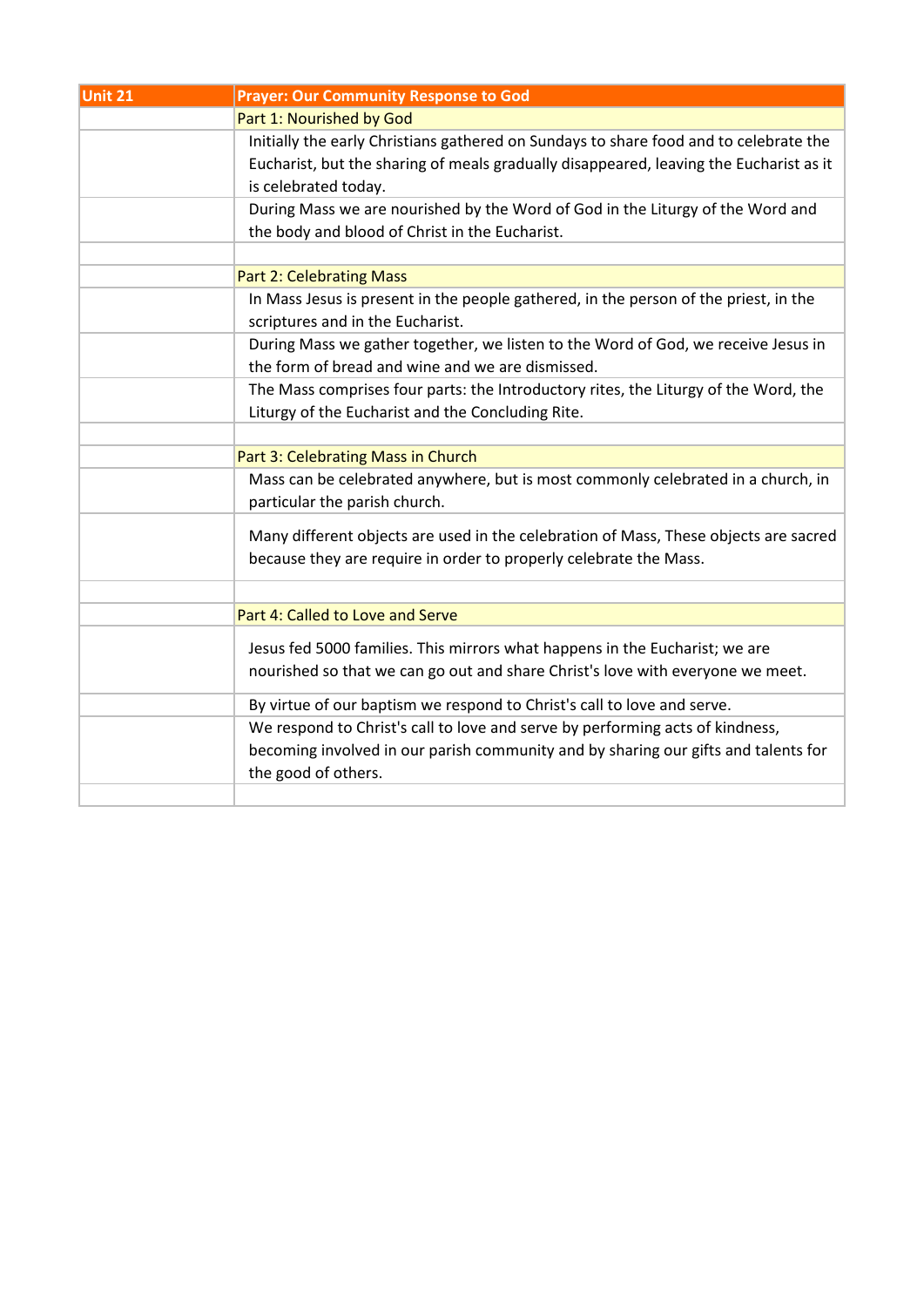| Unit 22 | <b>Sacrament of Reconciliation</b>                                                      |
|---------|-----------------------------------------------------------------------------------------|
|         | <b>Part 1: Making Choices</b>                                                           |
|         | All choices have consequences.                                                          |
|         | Jesus and the martyrs made loving choices.                                              |
|         | God has given us the freedom to make loving and unloving choices. Loving choices        |
|         | result in good consequences whereas unloving choices result in negative                 |
|         | consequences.                                                                           |
|         |                                                                                         |
|         | Part 2: Forgiven by God                                                                 |
|         | The story of Adam and Eve illustrates the consequences of human sinfulness.             |
|         | Sinfulness leads to unloving choices, which in turn damages our relationship with       |
|         | God and with those who we hurt.                                                         |
|         | The Parable of the Lost Son shows us that God is always willing to forgive us when      |
|         | we are sorry for our sins and willing to make amends.                                   |
|         | The Parable of the Unforgiving Servant shows us that God requires us to forgive         |
|         | those who hurt us if God is to forgive us.                                              |
|         |                                                                                         |
|         | Part 3: Healing Damaged Relationships                                                   |
|         | Nelson Mandela and Saint Mother Teresa are great role models of forgiveness.            |
|         | We mend relationships damaged by sin when we forgive those who have hurt us.            |
|         | Repentance and making amends are two essential steps to forgiveness.                    |
|         |                                                                                         |
|         | Part 4: Sacrament of Reconciliation                                                     |
|         | We celebrate God's forgiveness in the Sacrament of Reconciliation.                      |
|         | The Sacrament of Reconciliation comprises four elements: contrition, confession,        |
|         | satisfaction and absolution.                                                            |
|         | There are three rites of reconciliation.                                                |
|         | Important symbols and actions in reconciliation comprise keys, the stole, a raised      |
|         | hand, and the Sign of the Cross.                                                        |
|         | In the Sacrament of Reconciliation the Holy Spirit works in the priest to absolve us of |
|         | our sins.                                                                               |
|         |                                                                                         |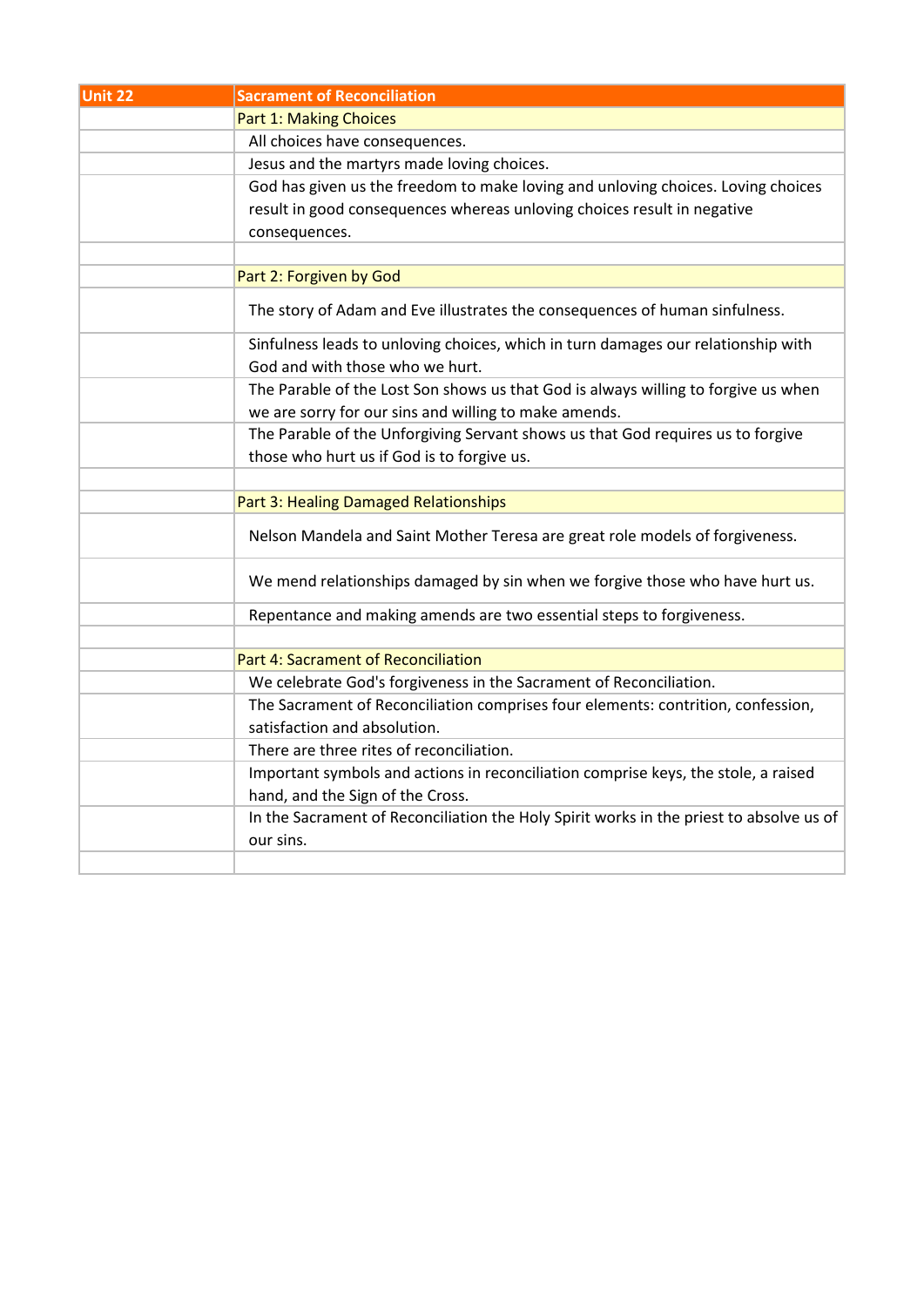| Unit 23 | Ash Wednesday to Pentacost: The Easter Story                                                                                                                                |
|---------|-----------------------------------------------------------------------------------------------------------------------------------------------------------------------------|
|         | Part 1: Lent - A Time for Goodness and Generosity                                                                                                                           |
|         | After meeting Jesus, Zacchaeus became remorseful and he changed his way of life,                                                                                            |
|         | becoming a follower of Jesus.                                                                                                                                               |
|         | There are several accounts of events that lasted for forty days or years in the Bible,                                                                                      |
|         | and these were usually period of preparation.                                                                                                                               |
|         | Lent is a forty-day period of preparation for the death and resurrection of Jesus.                                                                                          |
|         | Lent presents us with the opportunity to follow the example of Zacchaeus by<br>showing remorse, asking for forgiveness and turning back to God.                             |
|         | Lent begins with Ash Wednesday when Christians receive ashes on their forehead as                                                                                           |
|         | a sign of remorse.                                                                                                                                                          |
|         | Lent is a time during which we perform acts of kindness, practise generosity and                                                                                            |
|         | make a special effort to grow closer to Jesus.                                                                                                                              |
|         | Part 2: Days Leading up to Jesus' Trial and Death                                                                                                                           |
|         | At the beginning of Passover week Jesus entered Jerusalem as a king, riding on a<br>donkey.                                                                                 |
|         | Jesus cleared the Temple, which had been turned into a sales yard, and challenged<br>the religious authorities.                                                             |
|         | At the Last Supper Jesus washed the disciples' feet as an example of discipleship, and                                                                                      |
|         | instituted the Eucharist.                                                                                                                                                   |
|         | Jesus' washing of feet is re-enacted at the Holy Thursday Mass, and the institution of                                                                                      |
|         | the Eucharist is celebrated.                                                                                                                                                |
|         | Jesus was betrayed by Judas and was arrested after praying in the Garden of                                                                                                 |
|         | Gethsemane.                                                                                                                                                                 |
|         | Part 3: Suffering and Death of Jesus                                                                                                                                        |
|         | After his arrest Jesus was subjected to six trials during which he suffered and was                                                                                         |
|         | sentenced to death by Pilate.                                                                                                                                               |
|         | Jesus was crucified with two thieves on a hill known as Golgotha.                                                                                                           |
|         | The passion and death of Jesus is recalled at the Church Service on Good Friday, and                                                                                        |
|         | Christian venerate the cross at this service.                                                                                                                               |
|         | Jesus' body was laid in the tomb belonging to Joseph of Arimathea, a stone was<br>rolled in front of the entrance to the tomb, and the entrance was guarded by<br>soldiers. |
|         | Part 4: He is Alive                                                                                                                                                         |
|         | After three days in the tomb, God raised Jesus to life.                                                                                                                     |
|         | Jesus appeared to Mary Magdalene.                                                                                                                                           |
|         | Through the resurrection Jesus has restored our friendship with God and opened the                                                                                          |
|         | door to heaven for us.                                                                                                                                                      |
|         | Catholics celebrate the resurrection at the Easter Vigil Mass and at all the Masses on                                                                                      |
|         | Easter Sunday.                                                                                                                                                              |
|         | The Service of Light and the Liturgy of Baptism are two rites that are specific to the                                                                                      |
|         | Easter Vigil Mass.                                                                                                                                                          |
|         | Part 5: Come Holy Spirit                                                                                                                                                    |
|         | After the resurrection Jesus appeared to the two disciples walking to Emmaus and to                                                                                         |
|         | the apostles, and he opened their eyes to the Scriptures.                                                                                                                   |
|         | Jesus commissioned the apostles to baptise all nations, after which he ascended into                                                                                        |
|         | heaven.                                                                                                                                                                     |
|         | Mary and the apostles received the Holy Spirit at the first Pentecost, which is                                                                                             |
|         | regarded as the day on which the Church was born.                                                                                                                           |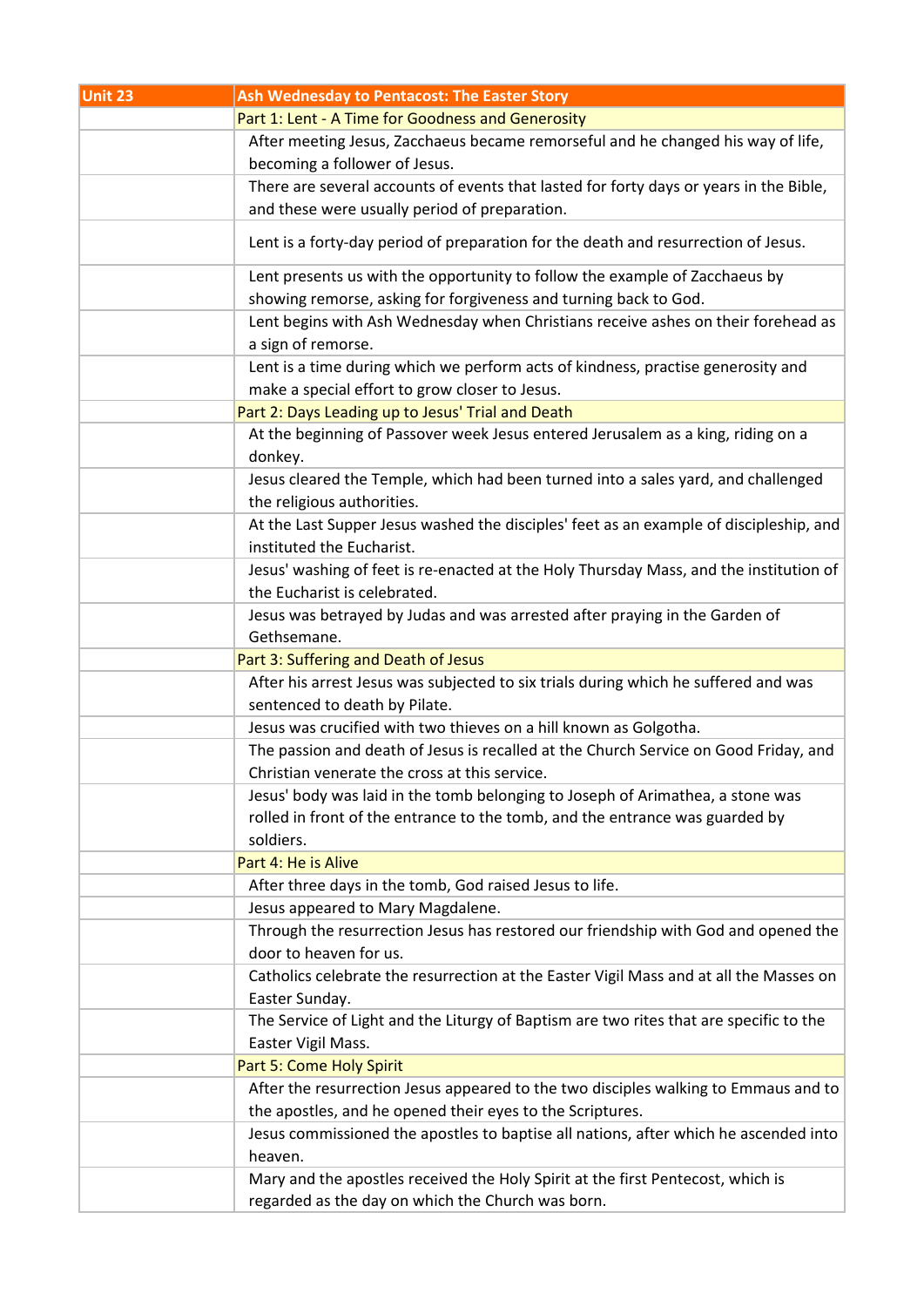| Unit 24 | We Prepare and Wait: The Christmas Story                                                                                                                                                                             |
|---------|----------------------------------------------------------------------------------------------------------------------------------------------------------------------------------------------------------------------|
|         | Part 1: A Light will Shine in the Darkness                                                                                                                                                                           |
|         | The season of Advent, which marks the beginning of the Church's year, starts on the<br>fourth Sunday before Christmas and ends at midnight on Christmas Eve.                                                         |
|         | The Israelites waited in hope for the promised saviour who, according to Isaiah,<br>would bring peace and justice through the inauguration of a new kingdom.                                                         |
|         | Isaiah taught the Israelites about the nature of the kingdom of God.                                                                                                                                                 |
|         | During Advent Christians wait and prepare for the birth of Jesus at the first Christmas<br>and look forward to Jesus' return at the end of time.                                                                     |
|         | Part 2: Jesse Tree                                                                                                                                                                                                   |
|         | The Jesse Tree is a story about human sinfulness and redemption through the<br>realisation of God's saving plan in Jesus.                                                                                            |
|         | Part 3: The Gospels Prepare us for the Coming of Jesus                                                                                                                                                               |
|         | The angel Gabriel appeared to Zechariah to announce that Elizabeth would become<br>pregnant with John the Baptist, who was to come before Jesus to prepare the way of<br>the Lord.                                   |
|         | John the Baptist prepared the people of God for the coming of Jesus by preaching a<br>message of repentance and baptising them in the Jordan River.                                                                  |
|         | As we approach Christmas we are told to be alert because we do not know the day<br>or the hour when Jesus will return.                                                                                               |
|         | After Mary became pregnant through the power of the Holy Spirit an angel appeared<br>to Joseph directing him to marry Mary. Joseph obeyed God and thus became the<br>foster father of Jesus.                         |
|         |                                                                                                                                                                                                                      |
|         | Part 4: Mary Mother of God                                                                                                                                                                                           |
|         | At the Annunciation Mary agreed in faith to become the mother of God only Son,<br>Jesus.                                                                                                                             |
|         | Mary is a role model for all people because she shows us how we should respond to<br>God.                                                                                                                            |
|         | Mary trusted in and prayed to God, and she helped people in need.                                                                                                                                                    |
|         | We honour Mary as the Mother of God and pray for her intercession.                                                                                                                                                   |
|         | Part 5: Birth and Early Life of Jesus                                                                                                                                                                                |
|         | Jesus was born in a stable inside an inn in Bethlehem, and although he was a King he<br>was visited only by poor shepherds.                                                                                          |
|         | The infant Jesus was visited by three wise men from the east, who returned home by<br>a different route after their visit, because an angel had warned them not to return to<br>Herod, who wanted to kill the child. |
|         | The infant Jesus escaped death by Herod's soldiers because, after being warned by<br>an angel in a dream, Joseph took Mary and Jesus to Egypt, where they stayed until<br>Herod died.                                |
|         | As we approach Christmas we appreciate the Jesus is God's gift to us by helping the<br>poor and needing,s praying for refugees and giving gifts to our friends and family.                                           |
|         |                                                                                                                                                                                                                      |